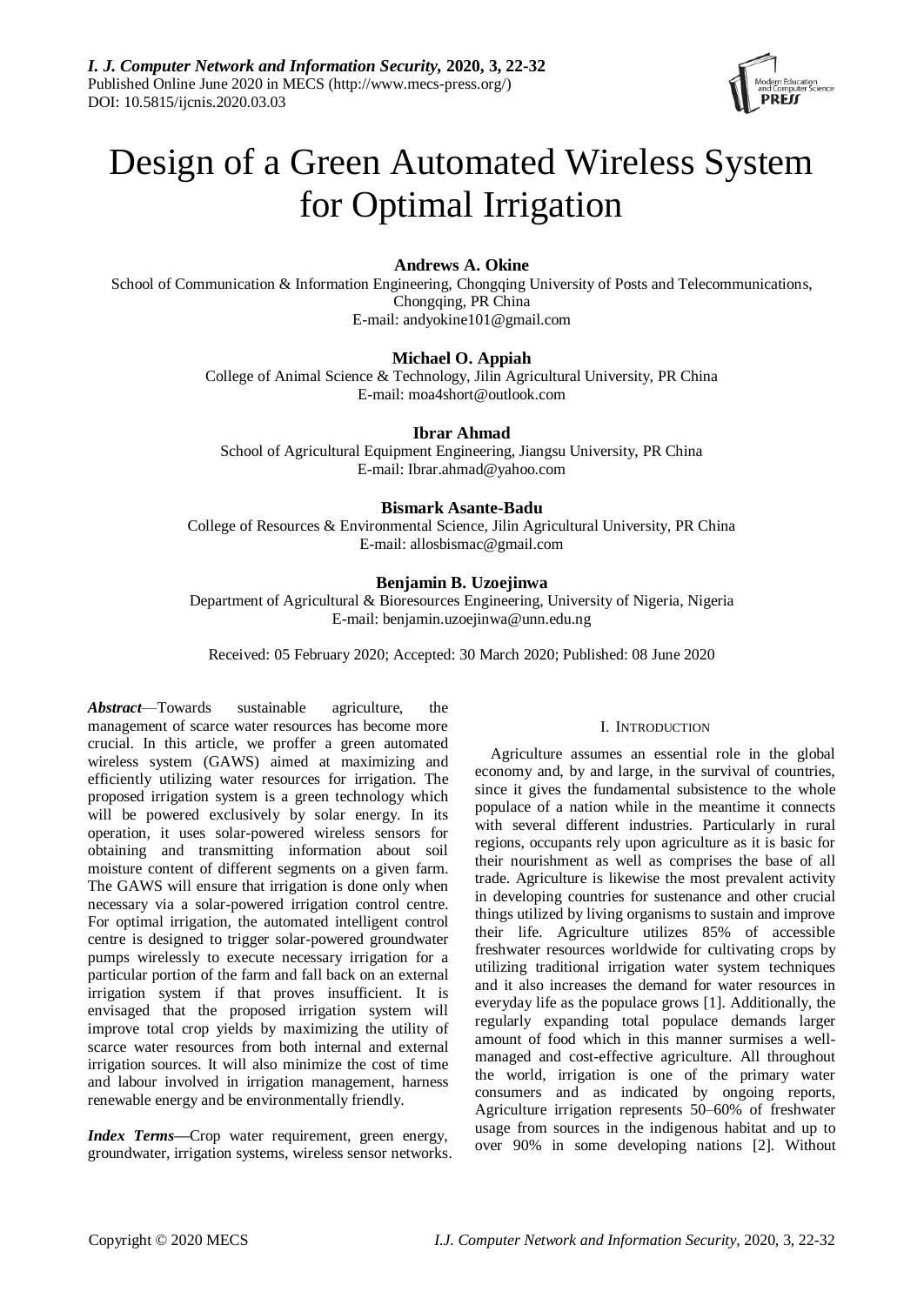irrigation, crops could never have been grown in the deserts of California and Israel. Irrigation is additionally a fundamental part of crop production in numerous territories of the world. In cotton for instance, ongoing examinations have uncovered that proper timing of irrigation is a significant production factor and that delaying irrigation can result in losses of between USD 62/ha and USD 300/ha [3].

Irrigation has also been around for long as human have been cultivating plants. Despite the fact that the traditional method of pouring water on fields is as yet a common irrigation system strategy, other progressively effective and mechanized techniques are likewise utilized. One of the more prevalent mechanized techniques is the centre-pivot irrigation system [4], which utilizes moving spray guns or dripping faucet heads on wheeled tubes and that rotate around a focal source of water. Aside these, there are additionally a lot more irrigation techniques that farmers use today. Since there is dependably a need to discover increasingly proficient approaches to utilize water for irrigation, producers need to discover progressively compelling and effective utilization of water resources while keeping up high crop yields. The drip irrigation system also known as micro irrigation is an example of an irrigation technique that optimizes the utilization of water resources for improving crop yield and which likewise supplies water either directly to the root zone or soil surface through pressurized pipes, valves and drippers to make water drip gradually [5]. Drip irrigation system spares about 40– 80% of water contrasted with traditional flood irrigation system technique which discharges water until the whole field is covered. However, the crop does not require that much measure of water amid its whole development period (i.e.) it requires just 50% and 25% of water in mid and early stages of cultivation compared with the completely developed stage. While the producers need to apply water to meet the needs of the crop, they should understand that with the traditional system of irrigation, yields and returns from the irrigated farm plot will be diminished when contrasted with a fully irrigated mechanized farm plot. Furthermore, to appropriately manage water for the best crop returns, producers must have a comprehension of how crops react to water, how crop rotation can upgrade irrigation management, and how changes in agronomic practices can impact the need for water. Water stress amid critical occasions may result in low yields and harvests, for example, corn, respond with more yields for every last bit of water that it expends when compared with different crops, like the winter wheat and soybeans. Notwithstanding, crops, for example, corn require more water for improvement or upkeep before any yield is delivered. Corn requires around 10 in. of water to produce the first increment of yield when compared with 4.5 and 7.5 in. for wheat and soybeans respectively [6].

Given the expanding worldwide deficiency of water brought about by a blend of a changing atmosphere and pressure as a result of extreme demand of agricultural products, it is of essential significance and need to develop an irrigation system control technique that permit the minimization of water wastage while keeping related expenses at an affordable level. Effective water management plays a significant role in irrigated agricultural cropping systems. Numerous territories of agricultural fields are successfully over or under-irrigated because of spatial variability in water penetration and spillover of rainfall and irrigation, crop water use and irrigation depth. Under-irrigated territories are liable to water stress, bringing about reduction in production, while over-irrigated zones experience plant disease and nutrient leaching. A wireless sensor-based irrigation control system is a potential solution to optimize water management by remotely accessing in-field soil water conditions and site-specifically controlling irrigation sprinklers. Moreover, with the improvement of sensor innovation and network-based information technology, wireless sensor network (WSN) likewise assumes a noteworthy role in health care applications, military applications, intelligent home monitoring alongside precision agriculture in a greater extent [7-9]. Current sensor-based technology advertised as wireless are very costly on the grounds that they require conventional radio transmitters and as a rule require a government permit for utilization of the radio frequency (RF), and moreso requires broad cabling if numerous sensors are utilized. These products for the most part have high-energy prerequisites and furthermore need regular upkeep amid the growing season. In this way it is of essential significance to design a new irrigation control wireless system that permit the minimization of water wastage while keeping related expenses at a moderate level by exploiting a simple alternative source of energy for its whole irrigation activity.

In an agricultural area, several farms usually rely on finite sources of water for irrigation particularly during the dry seasons. Irrigation water can be obtained from springs, wells, streams, lakes, reservoirs and so on. Some of these sources are used simultaneously for other agricultural activities such as fishing and livestock farming. Besides, washing, bathing, drinking and cooking are typical domestic activities that consume water whose source can be traced to that of irrigation water. Since water is increasingly becoming scarce, the efficient utilization of water has become imperative. Proper irrigation management is one way of ensuring efficient usage of water resource. Over-irrigation of farm lands is a sheer waste of water resources hence, irrigation should be carried out in a way that just satisfies crop water needs. Besides, water requirements vary depending on a crop and season. Therefore, modern irrigation systems should be designed in a way that enables them to adapt to changing conditions. Traditional irrigation practices result in loss of productive hours, high cost of human labour and high cost of utilities. On the other hand, mechanized irrigation relying on fossil fuels is not environmentally friendly due to high  $CO<sub>2</sub>$  emissions [10].

In this research article, we proposed a green mechanized irrigation wireless system that depends exclusively on green energy for its entire operation. This green automated framework has a wireless architecture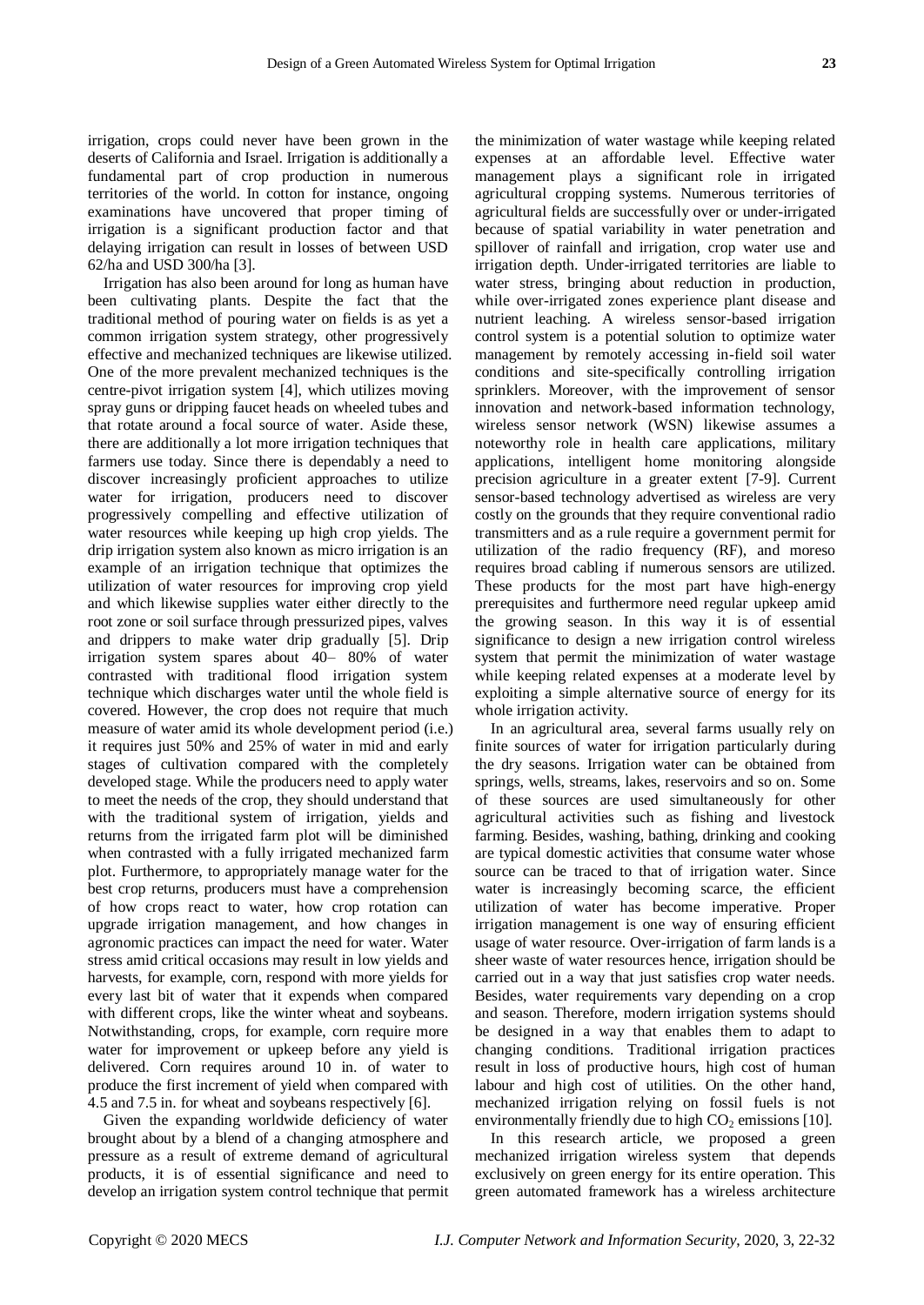that automatically recognizes the need for irrigation and can likewise exploit an alternative source of water and thus automatically execute the irrigation process. Our research will predominantly concentrate on solarpowered wireless soil moisture sensors that initially obtains and transmits information about the soil moisture content and a solar-powered groundwater pump that likewise extracts water from the ground. These will all be interconnected to a solar powered wireless control center that controls the whole irrigation process. This green mechanized wireless system developed will likewise provide proficient utilization of scarce water available bringing about higher crop yields and there will also be productive time savings, reduction in utility bills, decrease in labor cost and will likewise be environmentally friendly in light of the fact that a welldesigned irrigation system is a basic prerequisite for a productive and environmental friendly irrigation [11].

#### II. RELATED WORKS

During the last few decades, an eminent shrinkage in the available water resources is acknowledged while, on the other hand, escalating population growth, industrialization, climatic variability and petition of irrigation water is demanding efficient and sustainable utilization of water particularly in agriculture sector. Bearing in mind the above-mentioned issues, immense exploration has been accomplished by researchers globally but here specific and contemporary literature review is discussed related to automated wireless system for efficient irrigation.

The origin of autonomous irrigation system was acknowledged in 1930s [12] and the submission of sensors for detection of soil moisture was initiated in 1950s [13], and right now it is a dynamic perception in irrigation subdivision of agriculture sector of the world. It was observed that during the preceding decade, generally four types of techniques (SWC [14], SWT [15], canopy temperature [16, 17] and combined SWC and metrological data [18]) were applied to estimate the crop water requirements as input parameter of automatic irrigation system. With the improvement in wireless technology and by considering the detachment limitations associated with irrigation system, the application of wireless sensor for the purpose of monitoring and control was premeditated by researchers [19]. An intra-field wireless solution in the direction of automatic irrigation system was developed by [20] using ZigBee technology. The overall system consisted of the following fundamentals; wireless sensor node which was responsible for getting inputs from weather and transform it to portable controller, a portable controller was accountable to analyze the input data and released the instruction for actuator nodes and actuator nodes received the control instructions from controller and in authority to supervise the electromagnetic valves and pump. An automatic drip irrigation technique based on ZigBee wireless sensor system was developed and fuzzy logic

control strategy was adopted in this piece of exploration. In the improvement of greenhouse facility, a Bluetooth base integrated control approach was practically applied to automatically irrigate the crops and findings of this research revealed that it can save 90% electricity in comparison with time control method [21]. After the successful application of wireless sensors network for efficient irrigation it is observed that the existing technology can be applied effectively in greenhouse but not suitable for remote areas. In order to solve this issue a solar operated wireless sensors base monitoring system for soil moisture consents at different depths was developed and tested successfully [22].

Authors in [23] presented a complete irrigation solution for farmers in his exploration based on WSN and this cost-effective automated irrigation system framework utilized low-cost sensor nodes, which gave a diminished power utilization and which additionally decreased the water wastage. The utilization of wireless sensor network innovation to advance irrigation in agriculture is of advantage to both the farmers and the environment and given the progress in the field of WSN just as in the scaling down of such sensor systems, new patterns have risen in the field of precision agriculture [24, 25]. Reviews of wireless sensor innovations and applications in agriculture and food industry have been given by [26] and [27]. Additionally these sensor-based irrigation system frameworks have been considered for many applications [28-32]. For instance, Stone et al. [28] presented a computer-based checking system for constant estimations of soil water potential while Zazueta and Smajstrla [30] additionally compared indirect estimates with direct estimation of soil moisture. Furthermore, Meron et al. [31] used a control framework for apple tree irrigation management utilizing tensiometers and Testezlaf et al. [32] also utilized an automated irrigation ontrol framework for the management of greenhouse container plants.

Due to the crucial role soil water plays in the growth and development of crops, water scarcity has become a major concern in the quest for sustainable agriculture. Although irrigation systems have been setup to help resolve the challenge of water scarcity and thus achieve all year round farming, most of these systems are labour intensive and time consuming [33, 34]. Also, many irrigation systems rely on fossil fuels which are not environmental friendly [35], at a time when global warming is a major issue. Meanwhile, the harnessing of renewable energy, for example solar energy, for irrigation has not received the needed attention. In order to cope with the unfavourable increased severity of water scarcity, modern irrigation systems have had to depend on unorthodox sources of water such as groundwater [36]. Thus, future irrigation systems will definitely have to rely on a multiplcity of water sources. This, therefore, calls for the design of new irrigation systems that can manage the scarce water from these sources efficiently so that irrigation water can be made available to as many farms as possible in an agricultual region.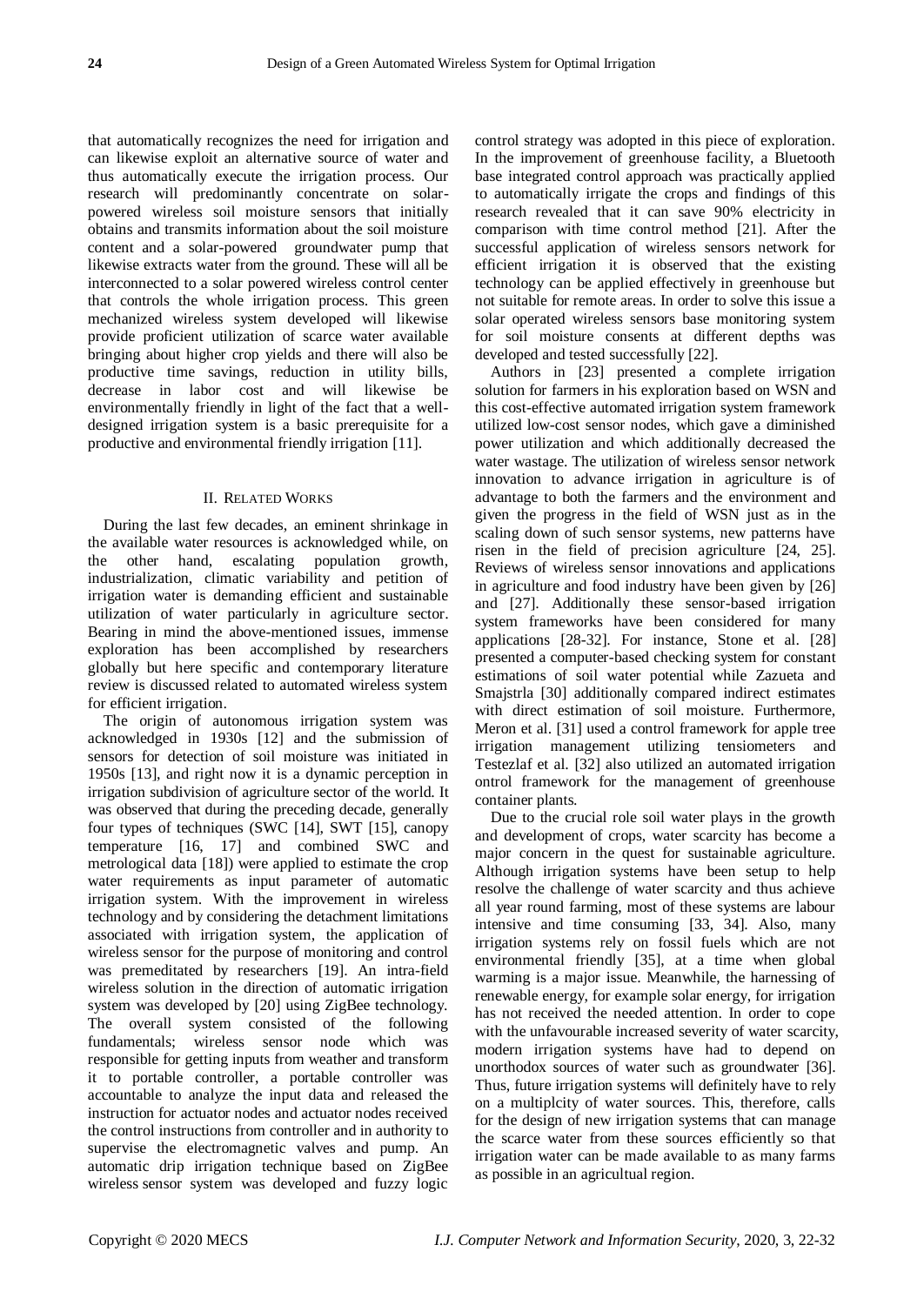#### III. IRRIGATION WATER REQUIREMENT

In order to design an optimal irrigation system, it is necessary to understand the irrigation water requirements (IWR) of the various crops to be served. To this end, we determine the IWR based on the soil water balance on a particular day  $j$  for a certain growing crop  $i$  expressed mathematically as [43]:

$$
D_{ij} = D_{i(j-1)} - E T c r_{ij} + P_j + I D_{ij} - D P_{ij} + D_{Rij}
$$
 (1)

where  $D$  is the soil water content (expressed in terms of water depth, mm), *ID* is the irrigation depth, *ETcr* is the real crop evapotranspiration, *P* is the precipitation, *DP* is the deep percolation, and  $D<sub>R</sub>$  is the soil water content at the additional depth explored by the crop roots in its daily growth. The real crop evapotranspiration *ETcr* can be estimated, based on the crop coefficient  $K_c$  and reference crop evapotranspiration  $ET_o$ , as  $ETcr = ET_0 * K_c$  [44]. By rearranging equation (1), the irrigation water requirement *IWR* can be obtained as

$$
IWR = D_{ij} - (D_{i(j-1)} - ETcr_{ij} + P_j - DP_{ij} - D_{Rij})
$$
 (2)

Precipitation and evapotranspiration are the major factors that affect irrigation water requirement [45]. Furthermore, if we assume that  $D_{ij} \approx D_{i(j-1)}$  then equation (3) can be approximated by

$$
IWR = E T c r_{ij} - P_j \tag{3}
$$

*ETcr* and *P* are mainly influenced by the prevailing weather conditions and will change based on the pattern. Thus, the irrigation water requirement will also change from time to time. Also,  $K_c$  is largely determined by the specific crop characteristics, which implies that irrigation water requirement also varies according to the type of crop. In order to design a water-efficient irrigation system, we must consider the specific requirements of crops. Such an irrigation system should carry out irrigation when necessary and only where it is needed.

#### IV. THE PROPOSED IRRIGATION SYSTEM

An irrigation system that relies on solar energy for its entire operation is proposed in this section. The proposed green automated wireless system (GAWS) automatically detects the need for irrigation, exploits alternative sources of water and automatically irrigates the required area. The GAWS is made up of four main components. These are solar-powered wireless sensor units (WSUs), solarpowered wireless control center (WCC), solar-powered groundwater pumps [37, 38] and solar-powered wirelessenabled irrigation control valves [39, 40]. Basically, the solar-powered WSUs obtain and transmit information about soil moisture content as depicted in Fig. 1. The solar-powered WCC controls the irrigation process in terms of the area to be irrigated, the source and amount of water to be applied. The WCC activates an irrigation control valve whenever it wants to water an area in which the valve is located. Solar-powered groundwater pumps are used to extract water from the ground. These pumps are employed in an alternate manner, based on the quantity of water required. The deployment of the GAWS on a given farm is illustrated schematically in Fig. 2. The figure shows the various WSUs placed on different segments of a farm. Within each segment, the WSUs are positioned at distant locations apart from one another to increase the timeliness of detecting water deficiency and relaying the information to the WCC using radio signals.



Fig.1. The application of WSUs for soil moisture detection and transmission

#### *A. Wireless Sensor Units (WSUs)*

The WSUs consist of RF transmitters, soil moisture sensors, a microcontroller, rechargeable batteries and a photovoltaic cell [41]. They are deployed to form a distributed sensor network. Soil moisture plays an important role in plant life. Plants grow by feeding on nutrients in the soil solution. In addition, moisture is vital for controlling plant temperature during the transpiration process. Achieving a healthy balance of water and moisture in the soil is crucial for producing high quality plants. Plants that are not watered enough suffer from nutrient deprivation, growth retardation, and wilt. In contrast, plants that are over-irrigated are more prone to disease and less resistant to drought conditions in subsequent life cycles. Besides, excessive soil moisture levels can cause plants to suffocate and die. To prevent these events from happening, soil moisture sensors as illustrated in Fig. 1 are used for measuring the volumetric water content (VWC) in the soil to make appropriate irrigation decisions. Volumetric soil water content is the volume of water per unit volume of soil. The WSU are linked together to form a wireless sensor network (WSN) which is connected to the irrigation control valves. The soil moisture sensors employ probes to detect variations in soil moisture content. The probes are inserted into the ground and the water content of the soil is determined by analyzing its effect on the dielectric constant measured by the capacitance between the two electrodes deposited in the soil. An electromagnetic field is established when the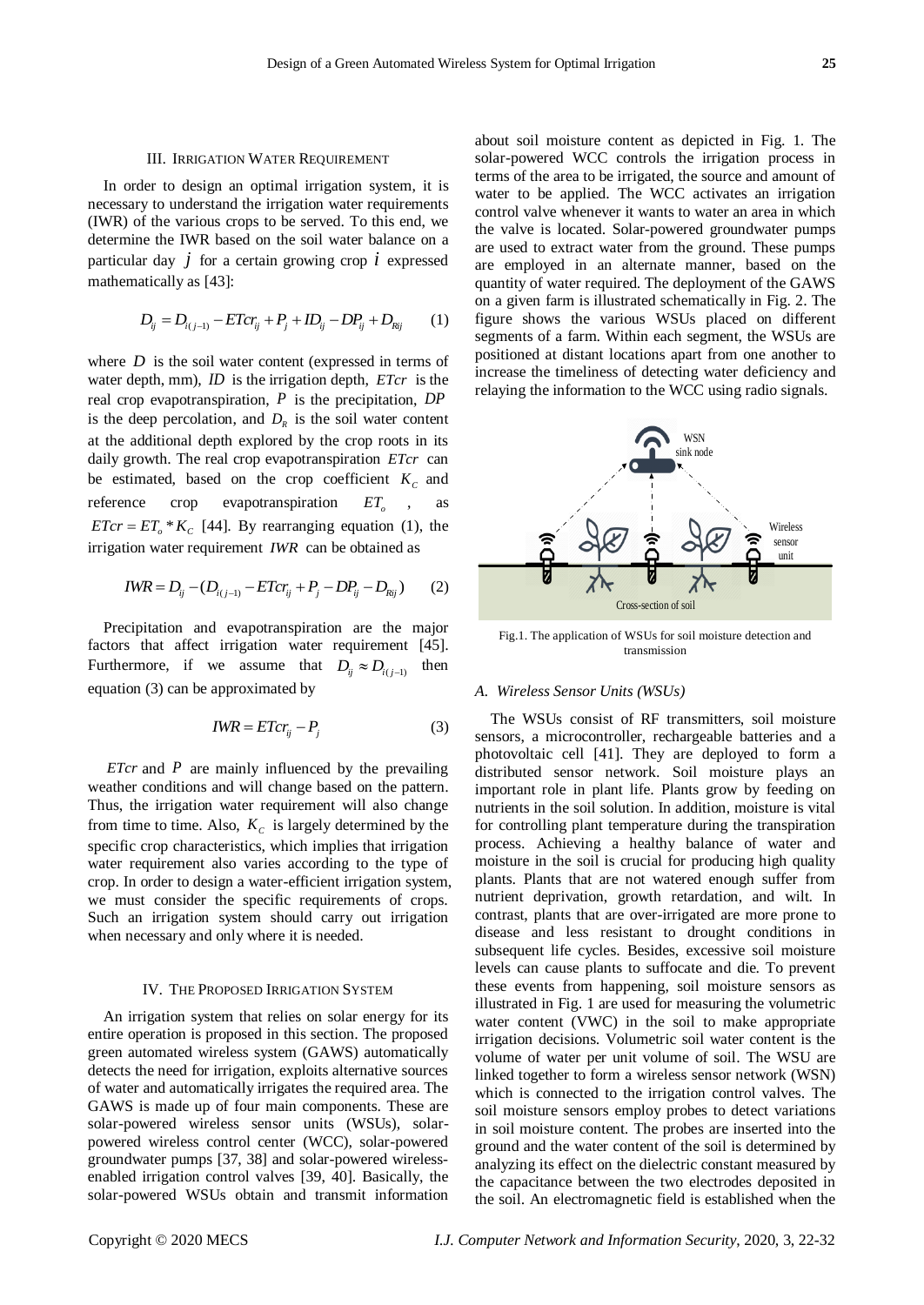positive and earth electrodes are rapidly charged and discharged. The varying charging time ( *t* ) is based on the capacitance  $(C)$  of the soil which is given by the following equation:

where  $V$  is voltage at time  $t$ ,  $R$  is the series resistance,  $V_f$  is the applied voltage and  $V_i$  is the starting voltage [42]. The charge time  $t$  in the soil can be associated with the soil VWC.



Fig.2. System architecture of the green automated wireless system (GAWS)

#### *B. Wireless control center (WCC)*

The intelligent WCC consists of the three main parts: water distribution, communication and control. It is also equipped with a photovoltaic unit for energy generation from the sun. Basically, the WCC is responsible for managing and scheduling irrigation activities in the GAWS. It relies on information transmitted by the WSUs for irrigation decision making and control. In effect, it provides the autonomy in the GAWS by performing certain functions that hitherto will be performed by a human. The WCC is linked to every part of the GAWS. It is connected to the solar-powered groundwater pumps via pipes and radio signals for the collection of groundwater and for communication purposes respectively. The WCC serves as the interface between the farm and the external irrigation system and is also responsible for the distribution of water to various segments of a farm as captured in Fig. 3. When a WSU detects water shortfall in the soil in a given farm section it informs the WCC about this. The information also contains the type of crop and location of the farm segment. With this information, the WCC can know where to irrigate and how much to irrigate. The WCC opens the control valve at that place via the WSN. Next, the WCC triggers one or more solarpowered groundwater pumps equipped with radio receivers to extract groundwater to carry out irrigation. If there is enough water from the pumps then irrigation proceeds in the area where water deficiency had been detected. Otherwise, the WCC falls back on water from the external irrigation source to carry out irrigation. It is possible that two or more WSUs on the same farm segment may signal the WCC about water shortfall

consecutively within a short period. This might lead to over-irrigation of a farm area. To overcome this bottleneck, the WCC sets a minimum period between successive irrigations on a given farm segment. For instance, the minimum period between two irrigations on a given farm segment can be set to 1 day. However, when the signals are sent repeatedly with a short period from different WSUs on the same farm segment, it could be an indication of genuine water deficiency. In that case, the WCC overlooks the minimum timeframe before irrigation to prevent under-irrigation as indicated in Fig. 4. During irrigation, if a WSU from another farm segment detects and transmits a message on water shortfall to WCC, irrigation is scheduled on the next available time for that farm segment on a first-come-first-serve basis.

#### V. IRRIGATION WATER ANALYSIS

For the purpose of analysis, we consider a case of mixed cropping involving four crops, namely maize, millet, sorghum and soybean. Each crop is cultivated on a demarcated section of a farm. It is assumed that WSUs are placed in each farm zone corresponding to each of these crops. The WSUs are able detect shortfall in the amount of water which is needed to meet crop water requirements. Supposing that the mean monthly water requirements for maize, millet, sorghum and soybean is 126, 129, 114 and 99 mm respectively, then average water requirement is 117 mm. Farms located in the tropical regions with rainy and sunny seasons are to be considered. In these regions, the rainy season starts from May, and ends in October, and the dry season lasts from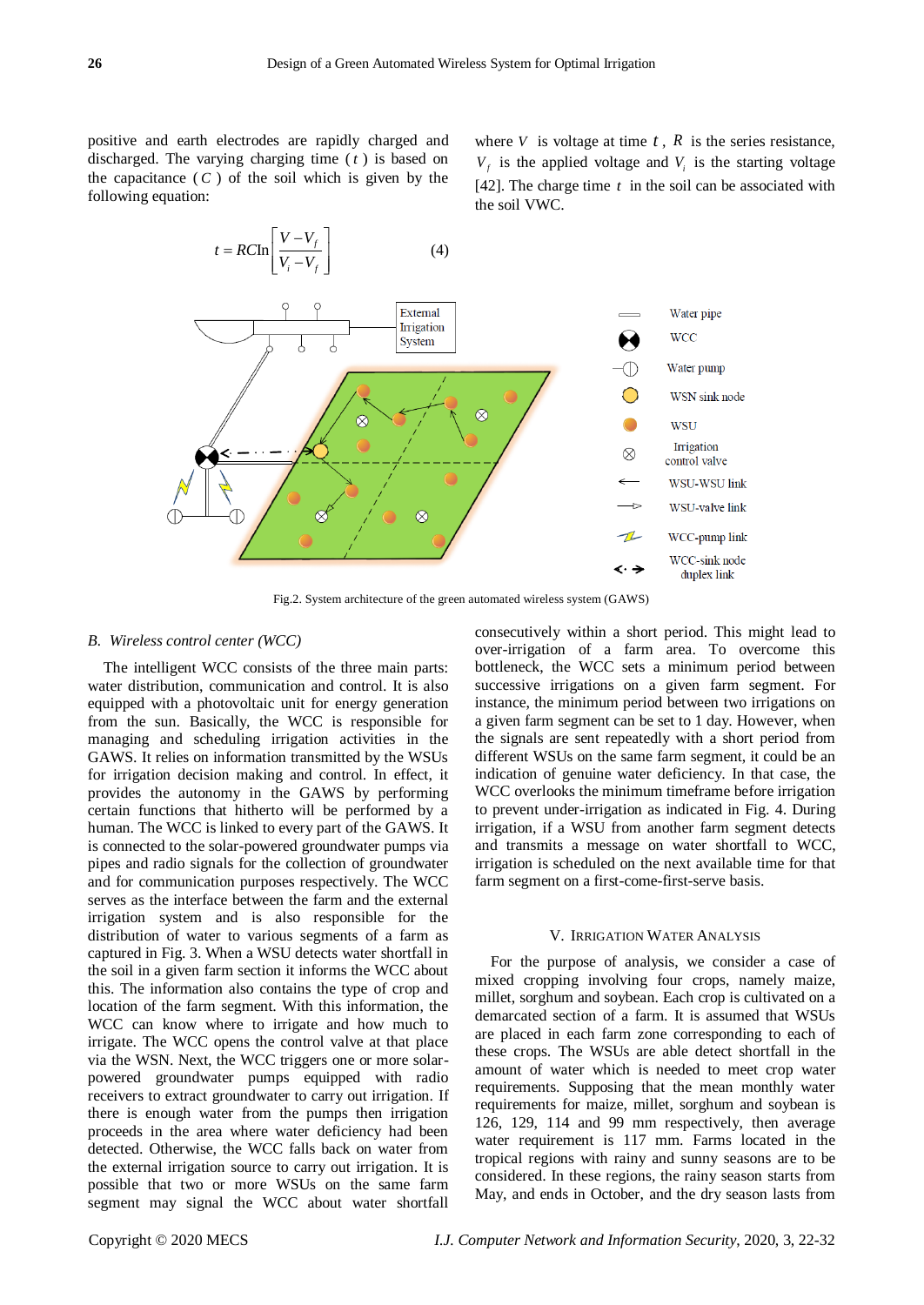sorghum and soybean is estimated to be 136, 114, 123 and 131 mm respectively. With these, the mean irrigation water requirements for each crop in each month are calculated as shown in Table 1. The solar groundwater pumps employed on the farm are fancied to deliver a mean monthly irrigation water of 100 mm to crops.



Fig.4. Flow chart of WCC's irrigation control mechanism

In this section, we present results obtained by simulating the irrigation water requirements of the GAWS system on the farm for each month of the year using MATLAB software. The GAWS irrigation system, employing WSUs in all the sections on the farm, is evaluated against four other variant systems and a heuristic irrigation method. In the variant systems, WSUs are placed in only one segment of a farm such that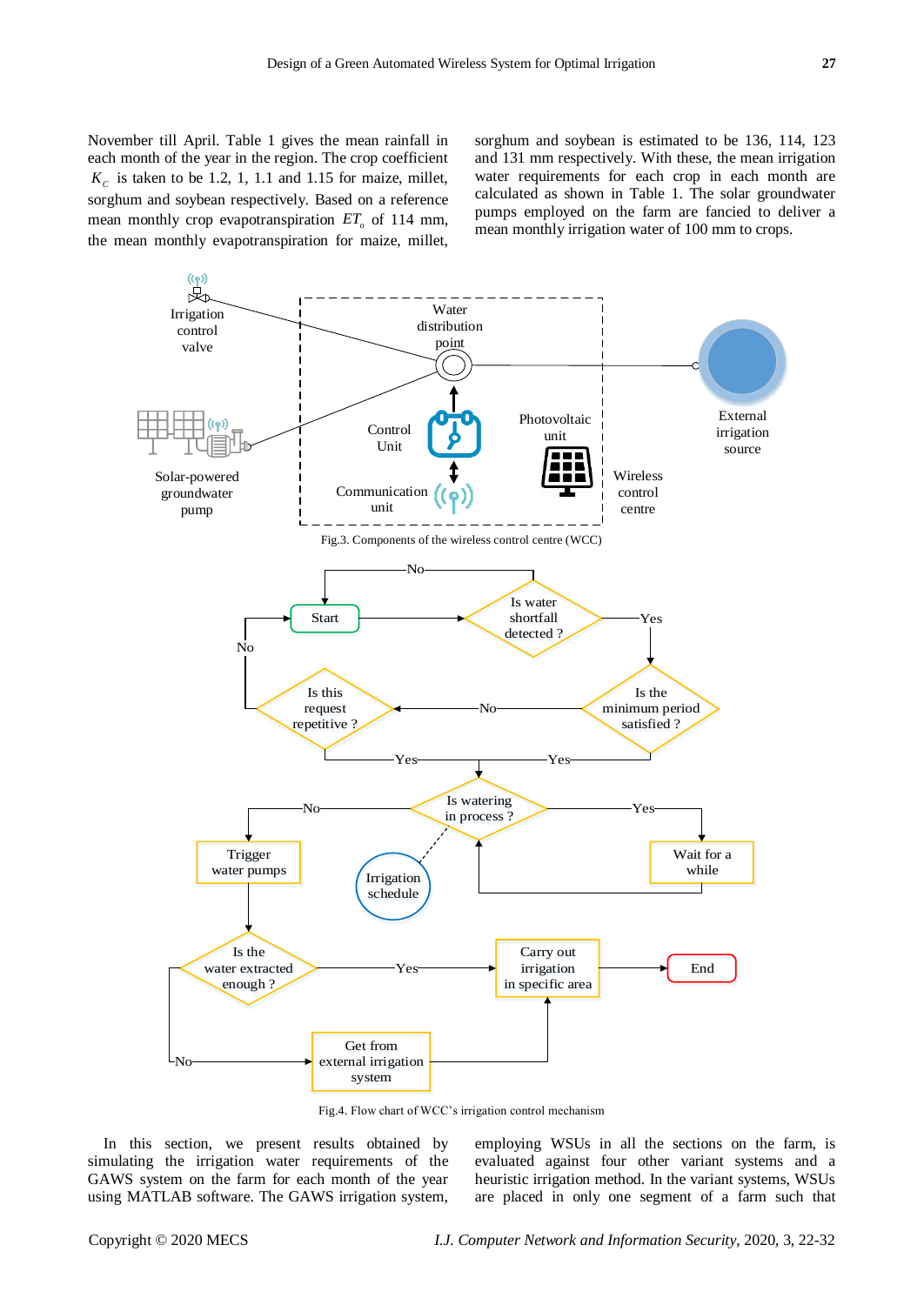irrigation is carried out across the entire farm whenever the WSUs detect a shortfall in soil water required for the normal growth of the crops in that one segment. On the contrary, the GAWS employs WSU in all sections of a farm and irrigates a specific section of a farm upon the detection of shortfall in soil water. The heuristic irrigation

method involves the application of irrigation water in the entire farm by computing IWR based on the highest crop water requirement (i.e. 129 mm), the highest crop evapotranspiration (i.e. 136 mm) and mean monthly precipitation levels. When water shortfall is detected in any segment of the farm, the computed IWR is applied.



Fig.5. Mean monthly irrigation water applied in each month using WSUs in all sections, the heuristic method and (a) WSUs in maize section only (b) WSUs

| Month     | Mean Precipitation/mm | Mean Irrigation Water Requirement/mm |          |          |          |
|-----------|-----------------------|--------------------------------------|----------|----------|----------|
|           |                       | Maize                                | Millet   | Sorghum  | Soybean  |
| January   | $\Omega$              | $-262$                               | $-243$   | $-237$   | $-230$   |
| February  | 0.4                   | $-261.6$                             | $-242.6$ | $-236.6$ | $-229.6$ |
| March     | 40.6                  | $-221.4$                             | $-202.4$ | $-196.4$ | $-189.4$ |
| April     | 74.7                  | $-187.3$                             | $-168.3$ | $-162.3$ | $-155.3$ |
| May       | 58.9                  | $-203.1$                             | $-184.1$ | $-178.1$ | $-171.1$ |
| June      | 97.7                  | $-164.3$                             | $-145.3$ | $-139.3$ | $-132.3$ |
| July      | 147.6                 | $-114.4$                             | $-95.4$  | $-89.4$  | $-82.4$  |
| August    | 351.8                 | 89.8                                 | 108.8    | 114.8    | 121.8    |
| September | 184.3                 | $-77.7$                              | $-58.7$  | $-52.7$  | $-45.7$  |
| October   | 71.6                  | $-190.4$                             | $-171.4$ | $-165.4$ | $-158.4$ |
| November  | 2.6                   | $-259.4$                             | $-240.4$ | $-234.4$ | $-227.4$ |
| December  | $\mathbf{0}$          | $-262$                               | $-243$   | $-237$   | $-230$   |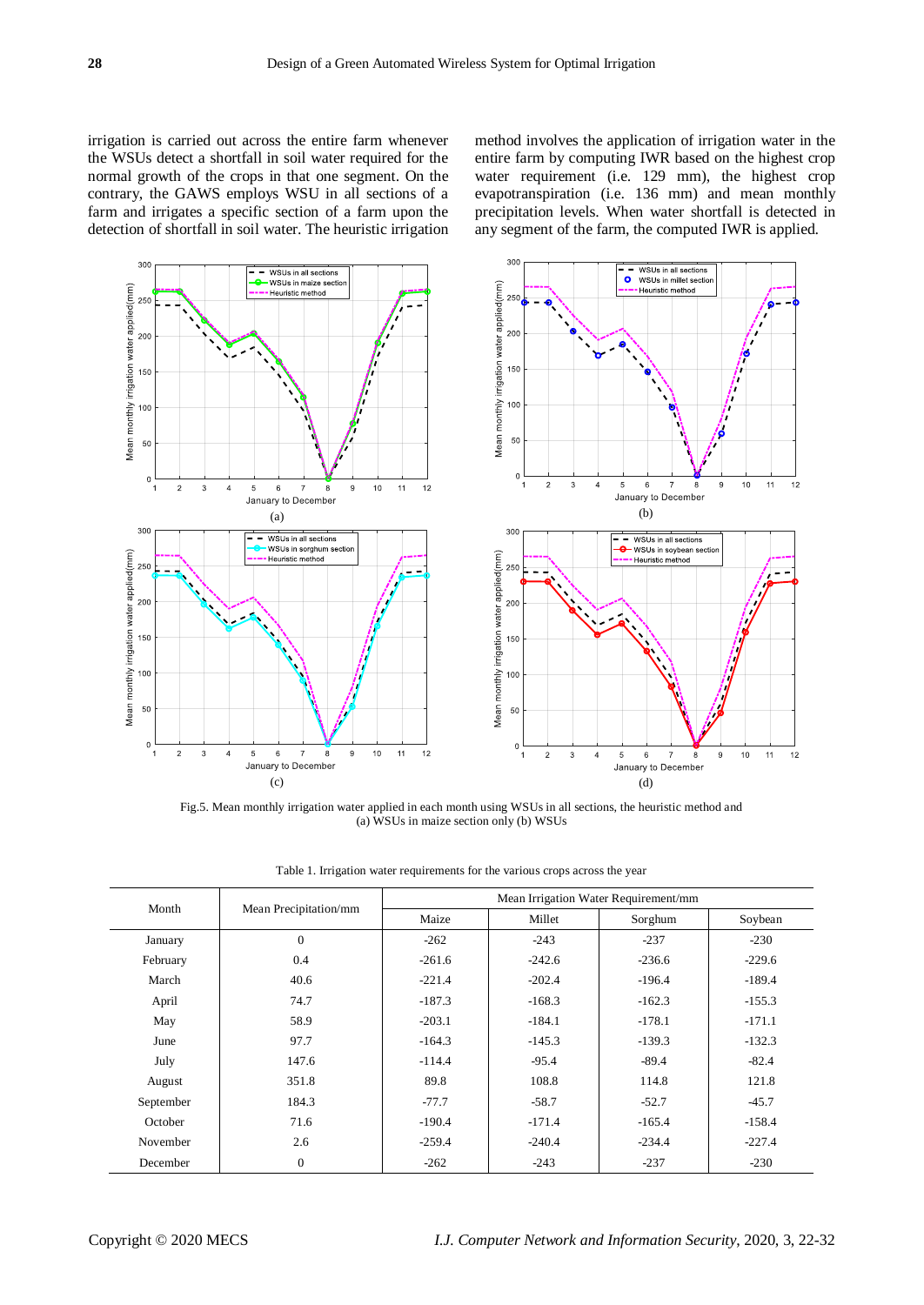

Fig.6. Mean monthly external irrigation water applied for each month using WSUs in all sections, the heuristic method and (a) WSUs in maize section only (b) WSUs in millet section only (c) WSUs in sorghum section only (d) WSUs in soybean section only

Fig. 5 shows the mean monthly irrigation water applied throughout the year using GAWS, other variant systems and the heuristic irrigation method. We observed, in all the scenarios, that the mean monthly irrigation water applied decreases from January to August. This reduction is attributable to a general increase in precipitation levels as the weather shifts from the dry season to the rainy season. Contrarily, the mean monthly irrigation water applied increases as we move from August towards December, indicating a reversal back to the dry season. As shown in Fig. 5, the heuristic method leads to overirrigation of farmlands since the irrigation is carried out according to a very high IWR. Results of the variant system in Fig. 5(a), which uses WSUs in only the maize section of the farm, show that this system results in overirrigation of the farmland because it executes irrigation according to the water requirements of the maize crop which is higher than those of the other crops in every month. Meanwhile, Fig. 5(b) reveals that the variant system in which WSUs are placed in only millet section produces the same results as GAWS, indicating that the average IWR of all the crops is equal to the IWR of millet. The mean monthly irrigation water applied using a variant system in which WSUs are placed in only the sorghum or soybean section results in under-irrigation as evidenced in Fig. 5(c) and Fig. 5(d). These variant systems are influenced by the IWR of a certain crop and so may result in deficit or excess irrigation. Thus, in

comparison to the variant systems, the GAWS achieves an optimal application of irrigation water on farmlands.

We ascertained the mean monthly external irrigation water applied over the year by using GAWS, other variant systems and the heuristic method. The results are depicted in Fig. 6. All the scenarios point to the fact that the mean monthly external irrigation water applied decreases from January to August. Obviously, this is a result of the general increase in precipitation levels as the weather shifts from the dry season to the rainy season. However, as the weather reverts back to the dry season, mean monthly external irrigation water applied increases steadily from September to December. In Fig. 6, the heuristic irrigation method is seen to procure the highest amount of water from the external irrigation source by setting a very high IWR beyond what the solar-powered pumps can supply which will affect supply to other farms. Following the heuristic method, the variant system which uses WSU in only the maize section of the farm gets a higher amount of water from the external irrigation source that GAWS does as revealed in Fig. 6(a). As for the variant system which employs WSU in only the millet section, the amount of water it obtains from the external irrigation source is the same as that of GAWS as evidenced in Fig. 6(b). The mean monthly external irrigation water applied using the variant systems in which WSUs are placed in only the sorghum or soybean sections is lower than that of GAWS, as indicated in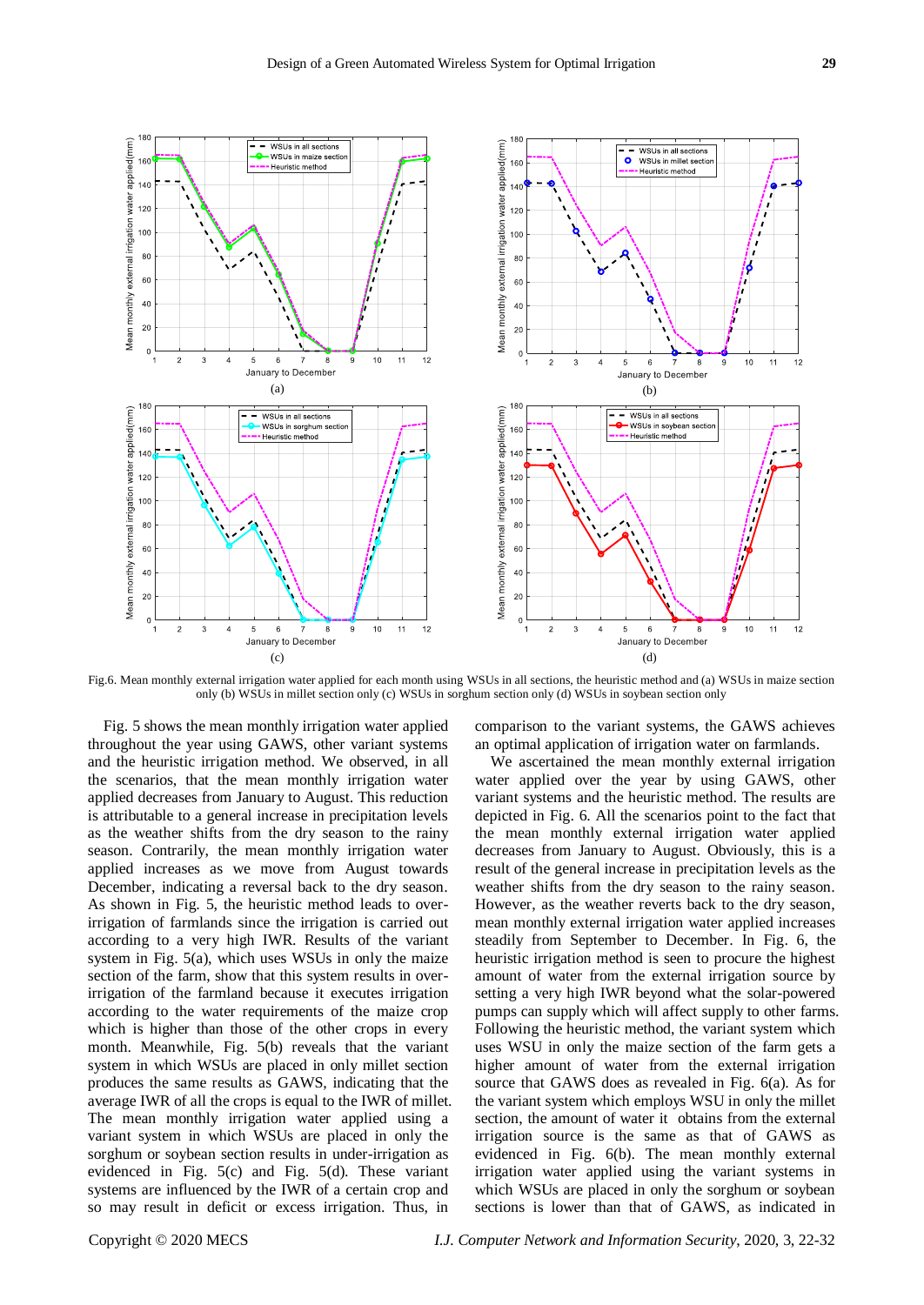Fig. 6(c) and Fig. 6(d). This is simply due to their underirrigation of farmlands. Thus, in comparison to the rest, GAWS optimally exploits water from the groundwater or the external source based on specific crop needs.

#### VI. CONCLUSION

This paper has proposed a new irrigation system: green automated wireless system (GAWS). The GAWS, to be powered exclusively by solar energy, is designed to manage scarce irrigation water extracted from the ground or procured from an external irrigation source. We have presented the various elements that will enable the proposed GAWS to operate effectively. In particular, we have described in detail the workings of the wireless sensor units (WSUs) and wireless control centre (WCC). Moreover, the irrigation control mechanism for achieving efficient and optimal irrigation has been expansiated. Irrigation water requirements of selected crops namely maize, millet, sorghum and soybean for each month of the year was derived and simulation was done to evaluate the optimality of irrigation water requirements (IWR) of GAWS. Results analysis of the IWR of GAWS and five other irrigation methods, suggest that our proposed green irrigation system will achieve efficient application of irrigation water on farmlands and optimal exploitation of water from external sources based on specific crop needs. Thus, it would enhance crop yields not only for a farm on which it is deployed but also other farm that depends on the external irrigation source. The system could be further improved to prioritize irrigation for certain crops with high water requirements while optimizing water usage.

#### **REFERENCES**

- [1] W. A. Jury and H. J. Vaux Jr, "The emerging global water crisis: managing scarcity and conflict between water users," *Advances in agronomy,* vol. 95, pp. 1-76, 2007.
- [2] UNESCO, "The 3rd United Nations World Water Development Report: Water in a Changing World (WWDR-3)," UNESCO, Paris, France2009.
- [3] E. Vories, R. Hogan, P. Tacker, R. Glover, and S. Lancaster, "Estimating the Cost of Delaying Irrigation for Midsouth Cotton on Clay Soil," *Transactions,* vol. 50, pp. 929-937, 2007.
- [4] R. Delirhasannia, A. Sadraddini, A. Nazemi, D. Farsadizadeh, and E. Playán, "Dynamic model for water application using centre pivot irrigation," *Biosystems engineering,* vol. 105, pp. 476-485, Apr 2010.
- [5] K. Anand, C. Jayakumar, M. Muthu, and S. Amirneni, "Automatic drip irrigation system using fuzzy logic and mobile technology," in *2015 IEEE Technological Innovation in ICT for Agriculture and Rural Development (TIAR)*, 2015, pp. 54-58.
- [6] J. Schneekloth, T. Bauder, and N. Hansen, "Limited irrigation management: principles and practices," *Crop series. Irrigation; no. 4.720,* 2009.
- [7] N. Xu, "A survey of sensor network applications," *IEEE communications magazine,* vol. 40, pp. 102-114, 2002.
- [8] S. J. Ramson and D. J. Moni, "Applications of wireless sensor networks—A survey," in *2017 International Conference on Innovations in Electrical, Electronics, Instrumentation and Media Technology (ICEEIMT)*, 2017,

pp. 325-329.

- [9] M. Hempstead, M. J. Lyons, D. Brooks, and G.-Y. Wei, "Survey of hardware systems for wireless sensor networks," *Journal of Low Power Electronics,* vol. 4, pp. 11-20, 2008.
- [10] D. P. Van Vuuren, E. Stehfest, D. E. Gernaat, J. C. Doelman, M. Van den Berg, M. Harmsen*, et al.*, "Energy, land-use and greenhouse gas emissions trajectories under a green growth paradigm," *Global Environmental Change,*  vol. 42, pp. 237-250, 2017.
- [11] V. Abreu and L. Pereira, "Sprinkler irrigation systems design using ISAMim. ASABE Paper No. 022254," *Am. Soc. Agric. Biol. Engr., St. Joseph, MI,* 2002.
- [12] H. Chapman and G. F. Liebig Jr, "Adaptation and use of automatically operated sand-culture equipment," *J. Agr. Res,* vol. 56, pp. 73-80, 1938.
- [13] G. J. Bouyoucos, "A New Electric Automatic Irrigation System 1," *Agronomy Journal,* vol. 44, pp. 448-451, 1952.
- [14] T. Boutraa, A. Akhkha, A. Alshuaibi, and R. Atta, "Evaluation of the effectiveness of an automated irrigation system using wheat crops," *Agriculture and Biology Journal of North America,* vol. 2, pp. 80-88, 2011.
- [15] F. Miranda, R. Yoder, J. Wilkerson, and L. Odhiambo, "An autonomous controller for site-specific management of fixed irrigation systems," *Computers and Electronics in Agriculture,* vol. 48, pp. 183-197, 2005.
- [16] R. T. Peters and S. R. Evett, "Automation of a center pivot using the temperature-time-threshold method of irrigation scheduling," *Journal of irrigation and drainage engineering,* vol. 134, pp. 286-291, May-Jun 2008.
- [17] S. O'Shaughnessy and S. R. Evett, "Canopy temperature based system effectively schedules and controls center pivot irrigation of cotton," *Agricultural Water Management,* vol. 97, pp. 1310-1316, Sep 2010.
- [18] H. L. Zhu and X. Li, "Study of automatic control system for irrigation," in *Advanced Materials Research*, 2011, pp. 1463-1467.
- [19] S. Chaudhry and S. Garg, "Smart Irrigation Techniques for Water Resource Management," in *Smart Farming Technologies for Sustainable Agricultural Development*, ed: IGI Global, 2019, pp. 196-219.
- [20] Y. Zhou, X. Yang, L. Wang, and Y. Ying, "A Wireless Design of Low-Cost Irrigation System Using ZigBee Technology," pp. 572-575, 2009.
- [21] H. Gu-Zhah and H. Ching-Lu, "Application of Integrated Control Strategy and Bluetooth for Irrigating Romaine Lettuce in Greenhouse," 2016.
- [22] Y. Sun, L. Li, P. S. Lammers, Q. Zeng, J. Lin, and H. Schumann, "A solar-powered wireless cell for dynamically monitoring soil water content," *Computers and Electronics in Agriculture,* vol. 69, pp. 19-23, Nov 2009.
- [23] S. Khriji, D. El Houssaini, M. W. Jmal, C. Viehweger, M. Abid, and O. Kanoun, "Precision irrigation based on wireless sensor network," *IET Science, Measurement & Technology,* vol. 8, pp. 98-106, May 2014.
- [24] N. Zhang, M. Wang, and N. Wang, "Precision agriculture—a worldwide overview," *Computers and electronics in agriculture,* vol. 36, pp. 113-132, 2002.
- [25] A. Srinivasan, *Handbook of precision agriculture: principles and applications*: CRC press, 2006.
- [26] N. Wang, N. Zhang, and M. Wang, "Wireless sensors in agriculture and food industry—Recent development and future perspective," *Computers and electronics in agriculture,* vol. 50, pp. 1-14, 2006.
- [27] L. Ruiz-Garcia, L. Lunadei, P. Barreiro, and I. Robla, "A review of wireless sensor technologies and applications in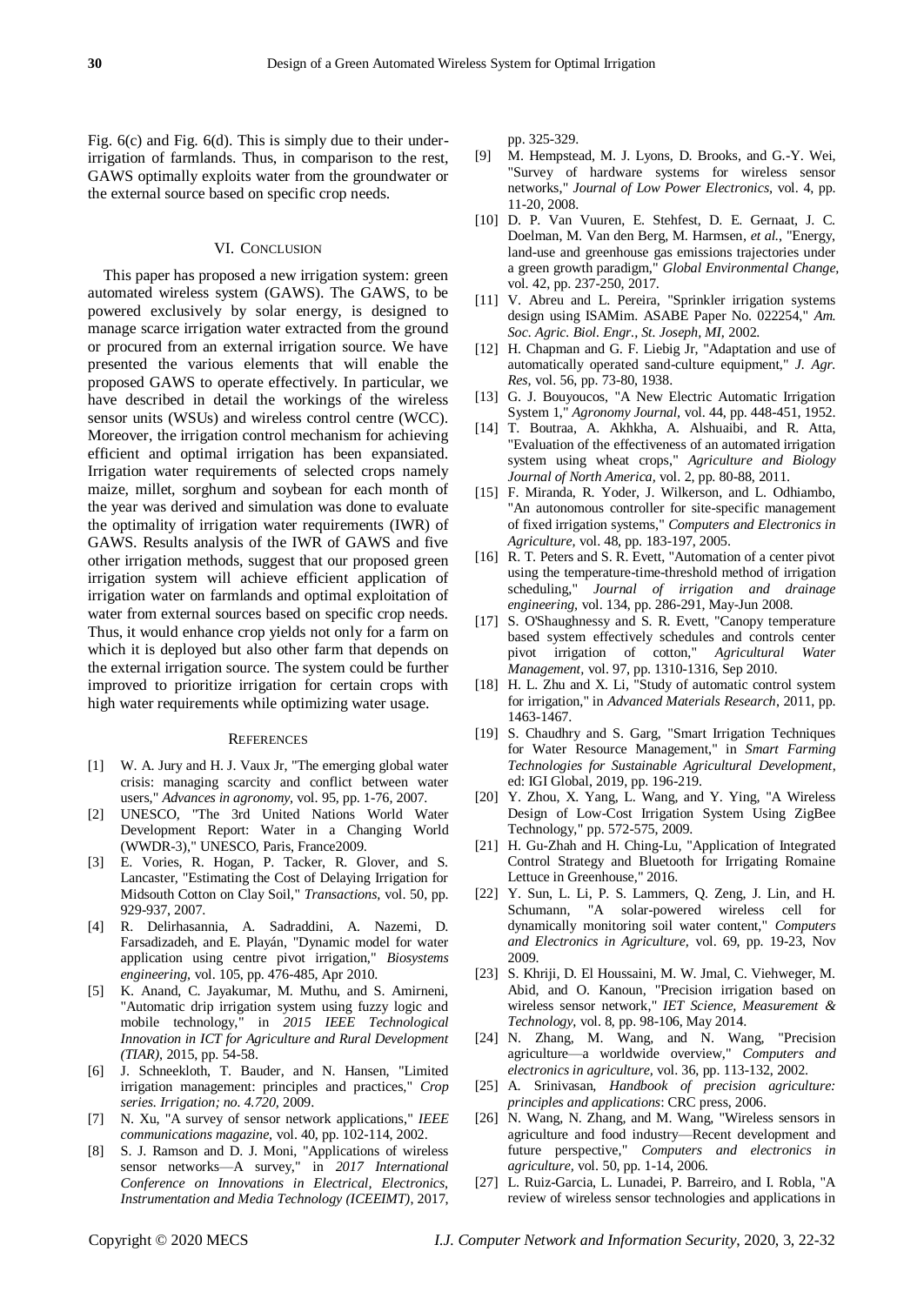agriculture and food industry: state of the art and current trends," *sensors,* vol. 9, pp. 4728-4750, 2009.

- [28] K. Stone, A. Smajstria, and F. Zazueta, "Microcomputer: based data acquisition system for continuous soil water potential measurements," *Proceedings-Soil and Crop Science Society of Florida (USA),* 1985.
- [29] B. Jacobson, P. H. Jones, J. Jones, and J. Paramore, "Realtime greenhouse monitoring and control with an expert system," *Computers and electronics in agriculture,* vol. 3, pp. 273-285, 1989.
- [30] F. Zazueta and A. Smajstrla, "Microcomputer-based control of irrigation systems," *Applied Engineering in Agriculture,* vol. 8, pp. 593-596, 1992.
- [31] M. Meron, R. Assaf, B. Bravdo, R. Wallach, R. Hallel, A. Levin*, et al.*, "Soil sensor actuated microirrigation of apples," in *Proceedings of the 5th International Microirrigation Congress, ASABE*, 1995, pp. 486-491.
- [32] R. Testezlaf, F. Zazueta, and T. Yeager, "A real-time irrigation control system for greenhouses," *Applied Engineering in Agriculture,* vol. 13, pp. 329-332, 1997.
- [33] S. Angal, "Raspberry Pi and Arduino based automated irrigation system," *International Journal of Science and Research (IJSR),* vol. 5, pp. 1145-1148, 2016.
- [34] P. H. Tarange, R. G. Mevekari, and P. A. Shinde, "Web based automatic irrigation system using wireless sensor network and embedded Linux board," in *2015 International Conference on Circuits, Power and Computing Technologies [ICCPCT-2015]*, 2015, pp. 1-5.
- [35] B. M. McGill, S. K. Hamilton, N. Millar, and G. P. Robertson, "The greenhouse gas cost of agricultural intensification with groundwater irrigation in a Midwest US row cropping system," *Global change biology,* vol. 24, pp. 5948-5960, Dec 2018.
- [36] H. A. Kazem, A. H. Al-Waeli, M. T. Chaichan, A. S. Al-Mamari, and A. H. Al-Kabi, "Design, measurement and evaluation of photovoltaic pumping system for rural areas in Oman," *Environment, Development and Sustainability,*  vol. 19, pp. 1041-1053, Jun 2017.
- [37] M. A. Hossain, M. S. Hassan, M. A. Mottalib, and S. Ahmmed, "Technical and economic feasibility of solar pump irrigations for eco-friendly environment," *Procedia Engineering,* vol. 105, pp. 670-678, 2015.
- [38] A. Closas and E. Rap, "Solar-based groundwater pumping for irrigation: Sustainability, policies, and limitations," *Energy Policy,* vol. 104, pp. 33-37, May 2017.
- [39] C. S. Leggett and B. D. Beattie, "Wireless Irrigation and Trespasser Deterrent Control System (WITDCS)," ed: Google Patents, 2008.
- [40] R. W. Coates, M. J. Delwiche, A. Broad, and M. Holler, "Wireless sensor network with irrigation valve control," *Computers and electronics in agriculture,* vol. 96, pp. 13- 22, Aug 2013.
- [41] J. Gutiérrez, J. F. Villa-Medina, A. Nieto-Garibay, and M. Á. Porta-Gándara, "Automated irrigation system using a wireless sensor network and GPRS module," *IEEE transactions on instrumentation and measurement,* vol. 63, pp. 166-176, 2013.
- [42] F. Kizito, C. Campbell, G. Campbell, D. Cobos, B. Teare, B. Carter*, et al.*, "Frequency, electrical conductivity and temperature analysis of a low-cost capacitance soil moisture sensor," *Journal of Hydrology,* vol. 352, pp. 367- 378, May 15 2008.
- [43] S. Lecina and E. Playán, "Model for the simulation of water flows in irrigation districts. I: Description," *Journal of irrigation and drainage engineering,* vol. 132, pp. 310- 321, 2006.
- [44] E. Farg, S. Arafat, M. A. El-Wahed, and A. El-Gindy,

"Estimation of evapotranspiration ETc and crop coefficient Kc of wheat, in south Nile Delta of Egypt using integrated FAO-56 approach and remote sensing data," *The Egyptian Journal of Remote Sensing and Space Science,* vol. 15, pp. 83-89, 2012.

[45] Y. Kang, S. Khan, and X. Ma, "Climate change impacts on crop yield, crop water productivity and food security– A review," *Progress in natural Science,* vol. 19, pp. 1665- 1674, 2009.

#### **Authors' Profiles**



**Andrews Allotei Okine** received his B.Sc. degree in Telecommunication Engineering from the Kwame Nkrumah University of Science and Technology, Ghana, in June 2014 and the MS degree in Communication and Information Systems from Jiangsu University, China, in June 2019. He was a recipient of the

award for the outstanding graduate student of Jiangsu University, in June 2019. Currently, he is a graduate researcher at the Chongqing University of Posts and Telecommunications. Andrews is a graduate student member of the IEEE and his research interests include wireless communication, Internet of things (IoT), precision agriculture, agro-informatics, and applied machine learning.



**Michael Osei Appiah** received his B.Sc. degree in Agricultural Science (Animal Science Major) from the Kwame Nkrumah University of Science and Technology, Ghana, in June 2013.

Since September 2017, he has been with the College of Animal Science and

Technology of Jilin Agricultural University as a master's research student. Michael is a member of the Animal Science Team and also part of the Organic Farmers Association of Ghana. His research interests include animal reproduction, genetics and breeding, precision agriculture and agroinformatics.



**Ibrar Ahmad** was born in Khanewal, Pakistan in 1992. He received his bachelor degree in Agricultural Engineering from Bahauddin Zakariya University, Multan, Pakistan in 2015. His main area of interest was the study of application of renewable energy resources for the development of agriculture sector. After that, he joined

Jiangsu University, China in 2016 and received his master degree in Agricultural Mechanization Engineering in 2019. His master thesis explored the design and test of belt drive seedling transmission device for automatic plug transplanting.



**Bismark Asante-Badu** received his B.Sc. degree in Agricultural Science (Agric. Mechanization option) from the Kwame Nkrumah University of Science and Technology, Ghana, in June 2013. From July 2013 he worked with several companies to share and improve his knowledge in